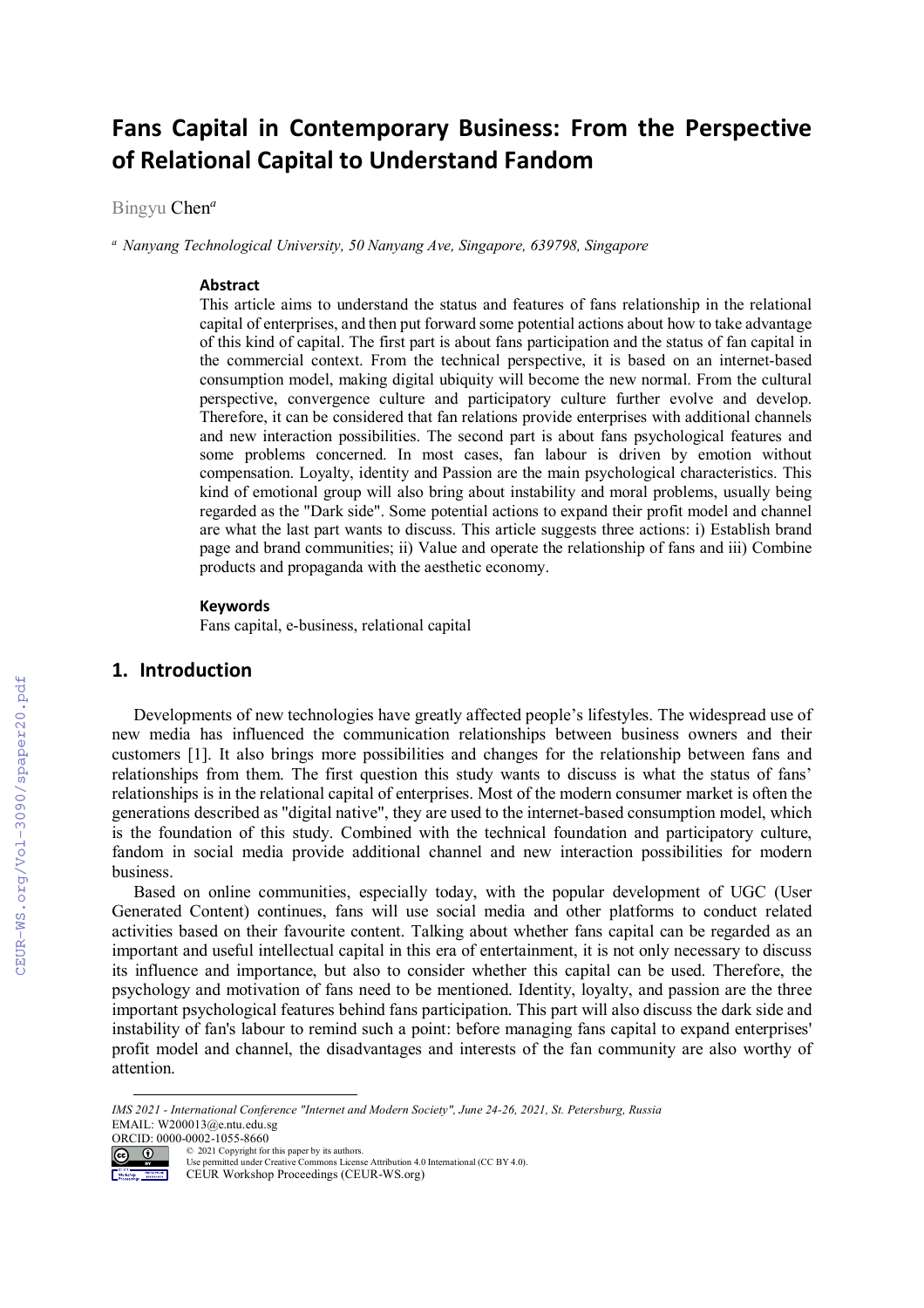Traditionally, advertisers used to invite stars as spokesmen to promote sales, but they often used a relatively single way of communication, such as advertising in newspapers. Now, with the development of social media, enterprises should learn how to use these new tools to expand the market scale and maintain user stickiness [2]. Therefore, in this last part, from some new economic features, three actions related to social media are proposed.

## **2. Participation and Status of Fans in Business**

People tend to be involved in social media and do fandom behaviours frequently in contemporary society. Jason [3] did research on American Internet users, revealing that the spend on social networking and microblogging are respectively 1.72 h and 0.81 h a day on average. Additionally, on social media, half of their users are obsessed with following brands [4]. The relationship between enterprises and consumers has changed a lot due to new communication ways.

Digital natives are often referred to as Generation Y and Z who grows in the environment full of digital and technological devices. While traditional sources of information and consumption models also have a big influence on these people, digital sources tend to play a more important role. A study about the young generation showed teens and tweens spend more than 6.5 h and 4.5 h respectively on screening media [5]. The study also indicated that the online behaviour of tweens and teens, finding social media has been integrated into our lives, regardless of adults and children, which caused a change with functions of social media to stick users has been well recognized by marketers who tend to use social media as their publicity tool and make advertisement on it in consumer behaviour. Meanwhile, there are more and more types of online shopping platforms and online goods, helping the young generation form an internet-based fan consumption model.

In the production link of the fandom economy, it requires the participation of a large number of people to form a heat and form a virtuous circle. In addition, due to the promotion of the cultural economy by the web 2.0 and UGC model, the behaviour of fans has evolved from "participation" to the "output". Enterprises must find some new changes and methods to deal with this consumption model, social media is the platform they often rely on. However, the typical method of focusing on the number of original fans cannot describe the potential and realized range of social media brand impressions, they need to take actions to interact actively with the digital natives, creating an effective strategy for reaching key audience segments [6].

Fans' online participation is completed by fans' expressions, sharing and communication. Within online communities, fans take the initiative to produce cultural products related to idols and interact with other fans, these all happen naturally around common interests when people participate in online communities [7]. The audience is no longer satisfied with passive acceptance but participates in cultural production. Fan groups use new media earlier than other types of audiences and are more active participants [8]. In the traditional concepts of convergence culture and participatory culture, the focus of fan practice is to "participate in production" rather than "what to produce". In the fan community, fans participate in the growth of their favourite content and gain experience for themselves through this participatory behaviour itself. On the internet-based consumption model, participatory culture is not only restricted by the market economy, fans' self-experience and self-identification in cultural consumption can be echoed more widely. Jenkins used "cultural dupes, social misfits, and mindless consumers" to describe fans as the active consumer to challenge the existing stereotypes of fans.

In addition, as a group, the behaviour of fans will also reflect collective characteristics. Hills [8] used the concept of "transmedia and collective intelligence" to describe the large-scale information collection and processing activities that occur in the online community. No one knows everything on the Internet, but everyone knows something. People gather for a common goal, forming a new type of community marked by voluntary, temporary, and strategic affiliation, cooperating in the production and exchange of knowledge.

Because of the unique communication characteristics of social media, communication between consumers and businesses has changed from one-way to two-way. Traditionally, advertisers used to invite stars as spokesmen to promote sales, but they often used a relatively single way of communication, such as advertising in newspapers and magazines. Now, with the development of new media technology, the commercial value of stars can be further explored. For example, some idols or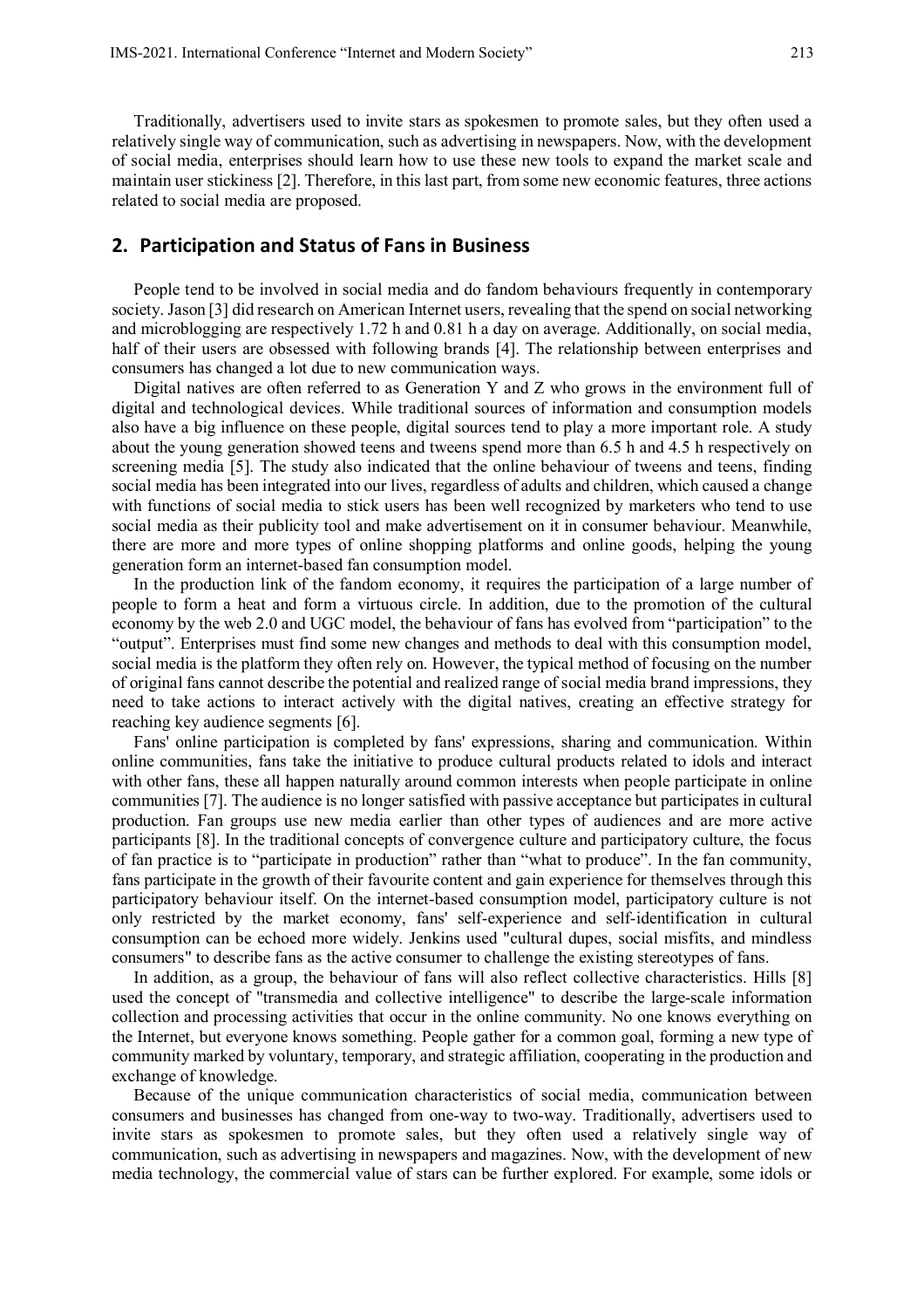stars will recommend products when they live, resulting in great sales, forming some new types of digital labour and marketing methods, providing additional channels and new interaction possibilities.

The new platform supported by technology makes timely interaction possible and can even make this a habit. Social media users have the habit of reposting, commenting, following and liking others on social media. As a result, fans instead of customers, brand advocates instead of followers are the quest for a larger market share in business [10], the social media platforms can contribute to this process. The content and triggers on social media platforms can attract attention and cause them to act, action will also maintain their loyalty to the brand in return. In short, social media and fandom conduct an additional channel for enterprises to promote, and some new interaction possibilities come into existence according to platforms' mechanisms and rules.

## **3. Fans' Psychological Features and Some Problems about it**

 Kim and Ko [11] argued that social media has effects in attracting and ultimately maintaining customers' loyalty, so companies must try to understand how to use it. To study the deep influencing factors behind this, fans' psychological features and some problems caused are explained in this part.

# **3.1. Identity, Passion and Loyalty**

The fan community is often an internal communication space based on the identity of fans, which distinguishes fan behaviours from general online cultural practices. In the online community, fans will communicate through avatars and acquire different identities, through which they can also gain a sense of achievement, satisfaction, and social participation [12]. Different types of fans also show different loyalty characteristics. Managers of fan communities,

or those with more fans, often have more power to speak and make decisions. They can be regarded as key opinion leaders, possessing propaganda value similar to celebrities. As usual, virtual community members with a strong sense of social identity are more likely to be more willing to participate in online communities. Similarly, supporting evidence regarding the direct influence of social identity motivation on the intention to participate in online communities  $[11] & [13]$ .

Fans' labour is always free, so the motivation behind their labour is not compensation. Passion is the most common motivation. In the sports industry, passion can be seen as the fuel of its future development [14]. Kirk Wakefield [15] uses his multiple-item passion scale and compare it with established social identification fan classification scales to provide evidence of discriminant and predictive validity to prove the concept of fan passion is important on sports and entertainment properties. For fans, their labour is often not for monetary and material gains, but emotional rewards. Sometimes the avoidance or escape from other activities is the primary motivation for fan's online participation [11], they need to find other ways to release their emotional needs, and this need is often through a passion for a certain culture or cultural content.

Loyalty is another important factor that should be taken into account, which could influence brand supporters in the long run. The relationship between relationship benefits and customer loyalty is related to relationship marketing [1], which is obvious in the gaming industry. Online games have become a popular computer application, and the loyalty of gamers is crucial to game providers because online gamers often switch between games [16]. The establishment and maintenance of brand loyalty is an important topic of long-term concern in the market [6]. It is a symbol of brand loyalty and can be conceptualized as the ultimate goal.

## **3.2. Instability and Violation of Fan Interests**

Some arguments about the meaninglessness of managing fan capital are because they hold a view that fans are often emotional, they are often changeable and unreliable. But when it is discussed from the perspective of a group, this kind of concept is relatively stable. There are many factors involved: loyalty, identity, social participation, and satisfaction, etc. While some people leave the community, others will join the community, which can form a relative dynamic balance. Also, participating in team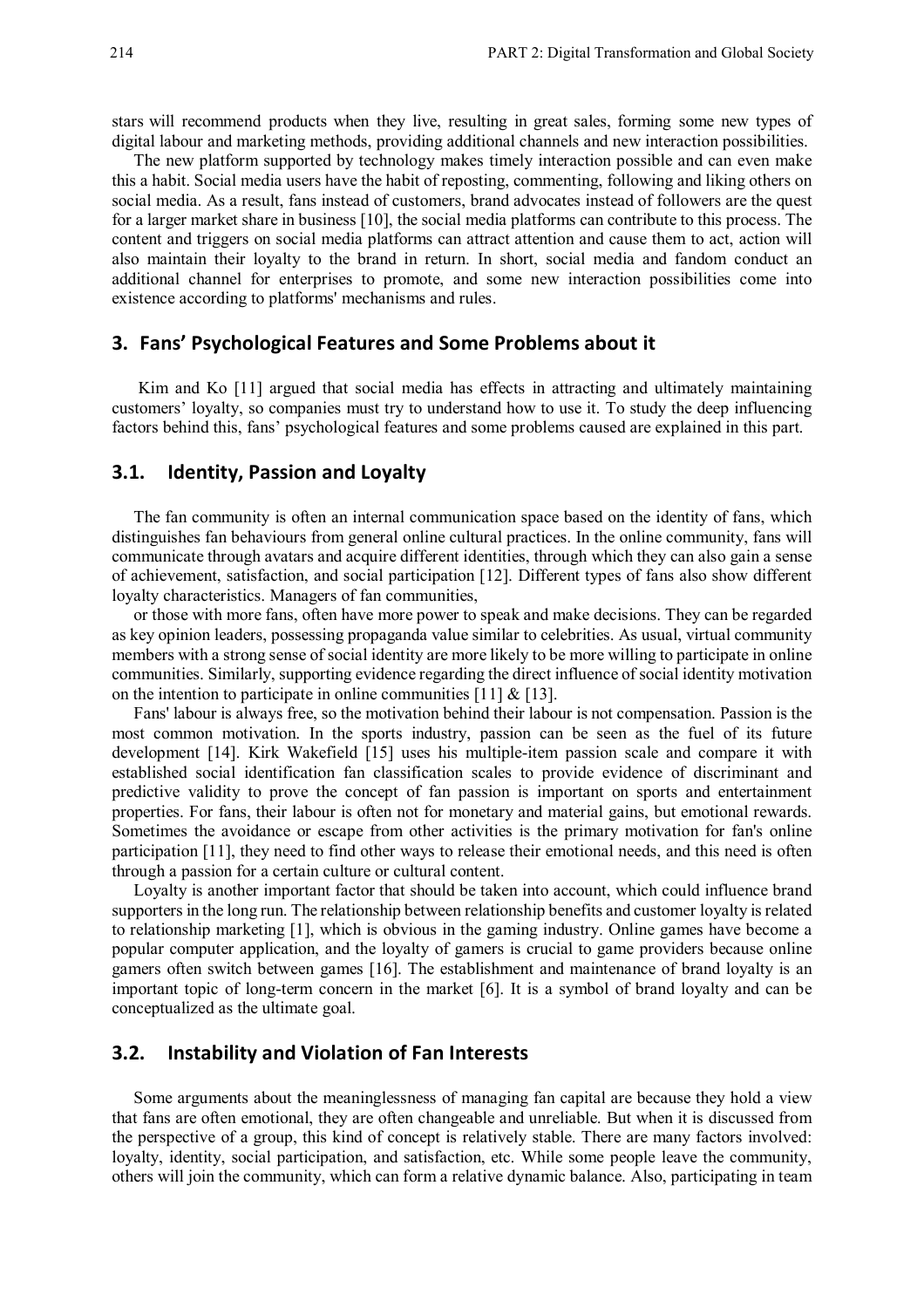activities encourages online gamers to abide by team norms and meet their social needs, while also increasing their loyalty.

In addition, some mechanisms of social media also establish technical feasibility for fan stability. Facebook provides opportunities not only to deliver brand impressions on a large scale but also to deliver impressions with a social background. This means that it has the potential to produce improvements through the whole marketing cycle from brand awareness to lifetime value [6]. Perhaps an individual's interests are changeable, but social media tags will always have a corresponding group of people, which also maintains a relatively stable target for marketing.

Fan participation is freely chosen in all aspects and understood as a kind of fun, and neither of these is usually related to money. Companies treat fans as a kind of free labour, the lack of relevant laws is also an important factor, making enterprises ignore the interests of fans. Concerns about free labour for fans not only exist in online fan communities, but also in some

 traditional labour modes in real life. In the broader American working environment, it is called as "late capitalist sports culture industry" to describe the dark side of fans free labour as interns [17]. Because it expects interns to accept substandard working conditions but is full of enthusiasm and love for their work.

In short, the instability of fan groups is greatly reduced due to the protection of online communities and social media mechanisms. It is more valuable to manage this type of capital from the perspective of the group. However, before using the perspective of capital to understand fan capital, we must consider the protection of the interests of the fan community.

#### **4. Fans' Psychological Features and Some Problems about it**

In the era of new media, consumers' ability to identify and establish connections with brands of interest enables brands and consumers to share and interact in new ways. Brands and their consumers can now establish a two-way relationship and share content, news, and feedback, forming a good participatory communication and market paradigm. However, the typical method of focusing on the number of original fans (or the total number of participations in a given content) cannot describe the potential and realized the scope of social media brand impressions [6], and companies need to adopt some new methods to reach the fan base.

## **4.1. Establish Brand Page and Brand Communities**

The Internet provides a brand new market channel for the brand where the display is the first and relatively important level. Pin Luarn et al. [18] studies 1,030 brand-page posts on Facebook, finding that "the media and content type of posts exert a significant effect on user online engagement".

The attention economy is an economic model that achieves profitability by attracting audience attention [19], which heavily influence modern marketing to attract the attention of users or consumers at low cost, cultivate potential consumer groups, and obtain the greatest future intangible assets. Under the mode of the attention economy, the concept of "symbolic value" of commodities has been further deepened. The gap between the quality of commodities is constantly narrowing, so the symbolic meaning of commodities has also changed when people choose commodities. From a sociological perspective, consumption is not only an act but also a symbol system [20]. Both consumption and consumer goods are symbolic systems and symbol systems used to convey meaning, which can be shown on the brand page. In addition to this, brand communities will maintain the loyalty of fans and provide them with a good place to produce symbols that are closer to consumers, because the audience of branded content on social platforms can better understand the true impact of these impressions. Using Facebook or other social media to meet the needs of Generation Y and respond will make marketers gain the most because consumers' loyalty is ensured through buying an assigned brand [18].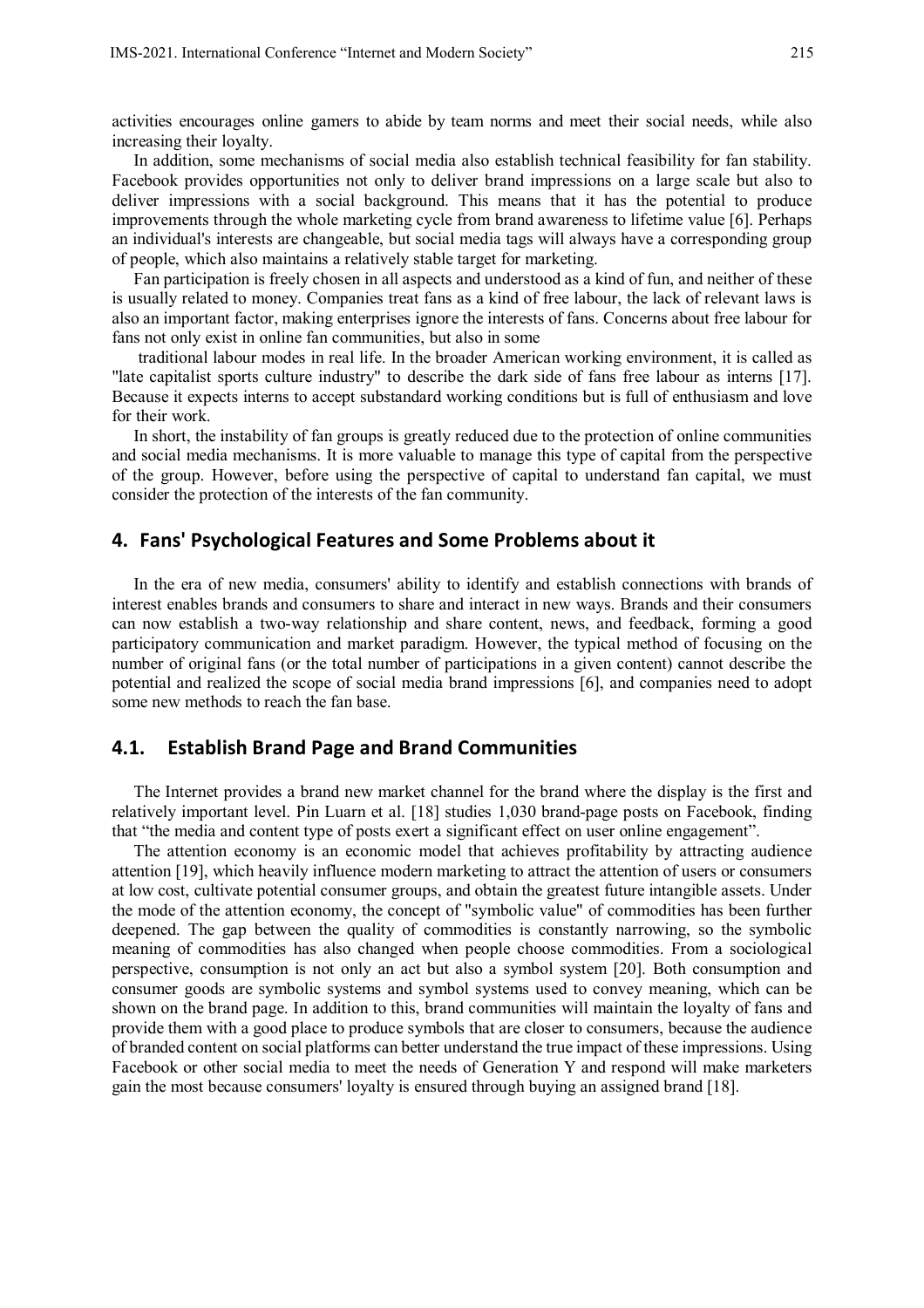#### **4.2. Establish Brand Page and Brand Communities**

The paradigm of interpersonal communication has declined in recent years due to the development of mass communication technology, but the extensive use of social media has brought new development and possibilities to this paradigm. Zainal et al. [21] studies how electronic word-of-mouth can affect consumers on their intention of purchasing, finding social media engagement could improve their intention because of the recommendation in the fandom communities or from their friends. Attracting fans through marketing messages is of interest to brands, but current research has found that fans' friends represent a huge potential audience, usually far beyond the size of fans.

The mechanism of social media could convey the information actively and directly by algorithm, or by the participation of fans post, repost and likes. These unpaid impressions are created when friends actively interact with the brand and are visible on friends' walls or news sources. These behaviours may appear between fans, fan friends and other social media users. Take Facebook, for example, social media determines factors of digital native's relationship commitment towards brands [11] & [1]. Besides, social media users are more likely to share brand information with their friends in innovative ways on the platform, regardless of in positive ways like expressing their love and recommendation or negative ways like criticism. In this way, social media platforms such as Facebook accelerates the coverage and vitality of the sharing. For each fan, 34 fans can be contacted [22], so each user is endowed with great communication efficiency. Under this behaviour model, a very huge consumer market has emerged in front of the brand through the exploration of fan relationships. Therefore, by operating the relationship between fans and other social media users, the brand can form a wide and effective communication effect at the level of interpersonal communication.

## **4.3. Combine Products with Aesthetic Economy**

The objects have "aesthetic value" besides the use value and exchange value considered by Marx. Aesthetic value is a new type of value that transcends human physiological desires [23]. It is the result of transforming production goals from satisfying the needs of human life to opening human desires in the pursuit of more benefits in the development of business and capital.

Under the influence of aesthetic economy and aesthetic culture, with the advancement of technology and the improvement of social tolerance, enterprises should take strategic vision to develop strategies on how to attract audiences through aesthetics.AR is considered to be a technology's ease of use, which will greatly affect consumers' attitudes towards technology [17]. The emergence of AR brings a new watching experience for fans, which is superior to traditional watching types with a fixed angle of view and low-speed movement, thus may be regarded as the most important new trend for consumers to interact with activation in some way [24]. AR is just an example of how enterprises could use new technology to make their consumers have a better aesthetic experience. Products with good design and a beautiful appearance will have better marketing results in social and cultural markets.

## **5. Conclusion**

Fandom does play an important role in contemporary business models, which is largely linked with the Internet-based consumption model formed by digital natives. Additionally, people participate more actively and output more products in their social media or online communities. Fandom is taking shape of some new additional channels and interaction possibilities for enterprises, to expand their profit channel and marketing targets. It is no doubt that fandom drives by some emotional features and is not restricted by contract or money. But simply thinking it is unreliable is not correct, the good choice to tackle with fan capital is to understand and then take advantage of these psychological features to manage them in the long run. Besides, the problems about violation of fan interests are also worthy of attention because they will also influence enterprises in return.

As a result, enterprises have no choice but to adapt to this trend by making strategies regarding social media to manage this kind of relational capital. They need to manage fans capital through social media to form a good brand image and achieve better communication results with the help of social media. By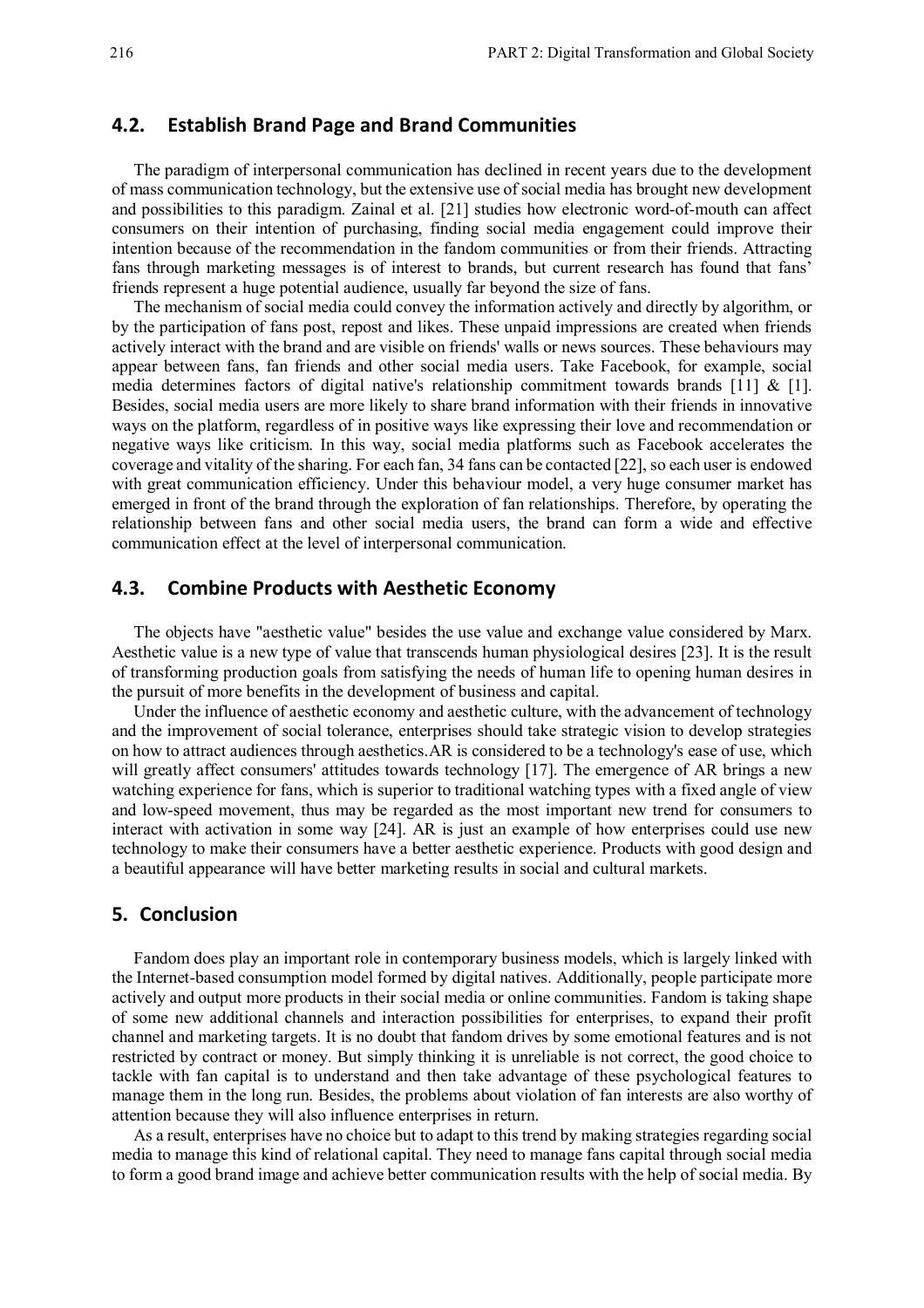establishing brand homepages and communities, they can attract and maintain the attention of fans; by valuing and operating the relationship of fans, good communication can be formed, and its effect does not less than mass communication's; by giving consumers more aesthetic experience, their products will also have more unique aesthetic competitiveness, especially for fans.

# **6. Acknowledgements**

Acknowledge all the authors of the citations in this article.

# **7. References**

- [1] Radzi, Nor Azim Ahmad, et al. "Benefits of Facebook fan/brand page marketing and its influence on relationship commitment among Generation Y: Empirical evidence from Malaysia." Telematics and Informatics 35.7 (2018): 1980-1993. doi: 10.1016/j.tele.2018.07.002.
- [2] Ariff, Mohd Shoki Md, et al. "Examining Users' E-Satisfaction in the Usage of Social Networking Sites; Contribution from Utilitarian and Hedonic Information Systems." IOP Conference Series: Materials Science and Engineering. Vol. 58. No. 1. IOP Publishing, 2014. doi: 10.1088/1757- 899X/58/1/012004/meta.
- [3] Mander, Jason. "Daily time spent on social networks rises to 1.72 hours." London: Global Web Index (2015).
- [4] Hutchinson, A. "How many social media users follow brand pages." (2015).
- [5] Rideout, Vicky. "The common sense census: Media use by tweens and teens." (2015).
- [6] Lipsman, Andrew, et al. "The power of "like": How brands reach (and influence) fans through social-media marketing." Journal of Advertising research 52.1 (2012): 40-52. doi: 10.2501/JAR-52-1-040-052.
- [7] Jenkins, Henry, and Mark Deuze. "Editorial convergence culture." (2008).
- [8] Hunsinger, Jeremy, and Theresa M. Senft, eds. The social media handbook. Routledge, 2013.
- [9] Hills, Matt. "Sherlock's Epistemological Economy and the Value of 'Fan'Knowledge." Sherlock and transmedia fandom (2012): 27-40.
- [10] Linden, Henrik, and Sara Linden. "" There Were Only Friendly People and Love in the Air": Fans, Tourism and the Eurovision Song Contest." Routledge, 2018. 248-261.
- [11] Kim, Angella J., and Eunju Ko. "Do social media marketing activities enhance customer equity? An empirical study of luxury fashion brand." Journal of Business research 65.10 (2012): 1480- 1486. doi: 10.1016/j.jbusres.2011.10.014.
- [12] Yee, Nick. "Motivations for play in online games." CyberPsychology & behavior 9.6 (2006): 772- 775. doi: 10.1089/cpb.2006.9.772.
- [13] Bagozzi, Richard P., and Utpal M. Dholakia. "Open source software user communities: A study of participation in Linux user groups." Management science 52.7 (2006): 1099-1115. doi: 10.1287/mnsc.1060.0545
- [14] Vallerand, Robert J., et al. "Passion in sport: A look at determinants and affective experiences." Journal of Sport and Exercise Psychology 28.4 (2006): 454-478. Doi: 10.1123/jsep.28.4.454.
- [15] Wakefield, Kirk. "Using fan passion to predict attendance, media consumption, and social media behaviors." Journal of Sport Management 30.3 (2016): 229-247. doi: 10.1123/jsm.2015-0039.
- [16] Teng, Ching-I., et al. "Loyalty due to others: The relationships among challenge, interdependence, and online gamer loyalty." Journal of Computer-Mediated Communication 17.4 (2012): 489-500. doi: 10.1111/j.1083-6101.2012.01586.x
- [17] Andrews, David L. Sport--commerce--culture: Essays on sport in late capitalist America. Vol. 11. Peter Lang, 2006.
- [18] Luarn, Pin, Yu-Fan Lin, and Yu-Ping Chiu. "Influence of Facebook brand-page posts on online engagement." Online Information Review (2015). doi: 10.1108/OIR-01-2015-0029.
- [19] Goldhaber, Michael H. "The attention economy and the net." First Monday (1997).
- [20] Baudrillard, Jean. The consumer society: Myths and structures. Sage, 2016.
- [21] Zainal, Nur Thara Atikah, Amran Harun, and Jaratin Lily. "Examining the mediating effect of attitude towards electronic words-of mouth (eWOM) on the relation between the trust in eWOM